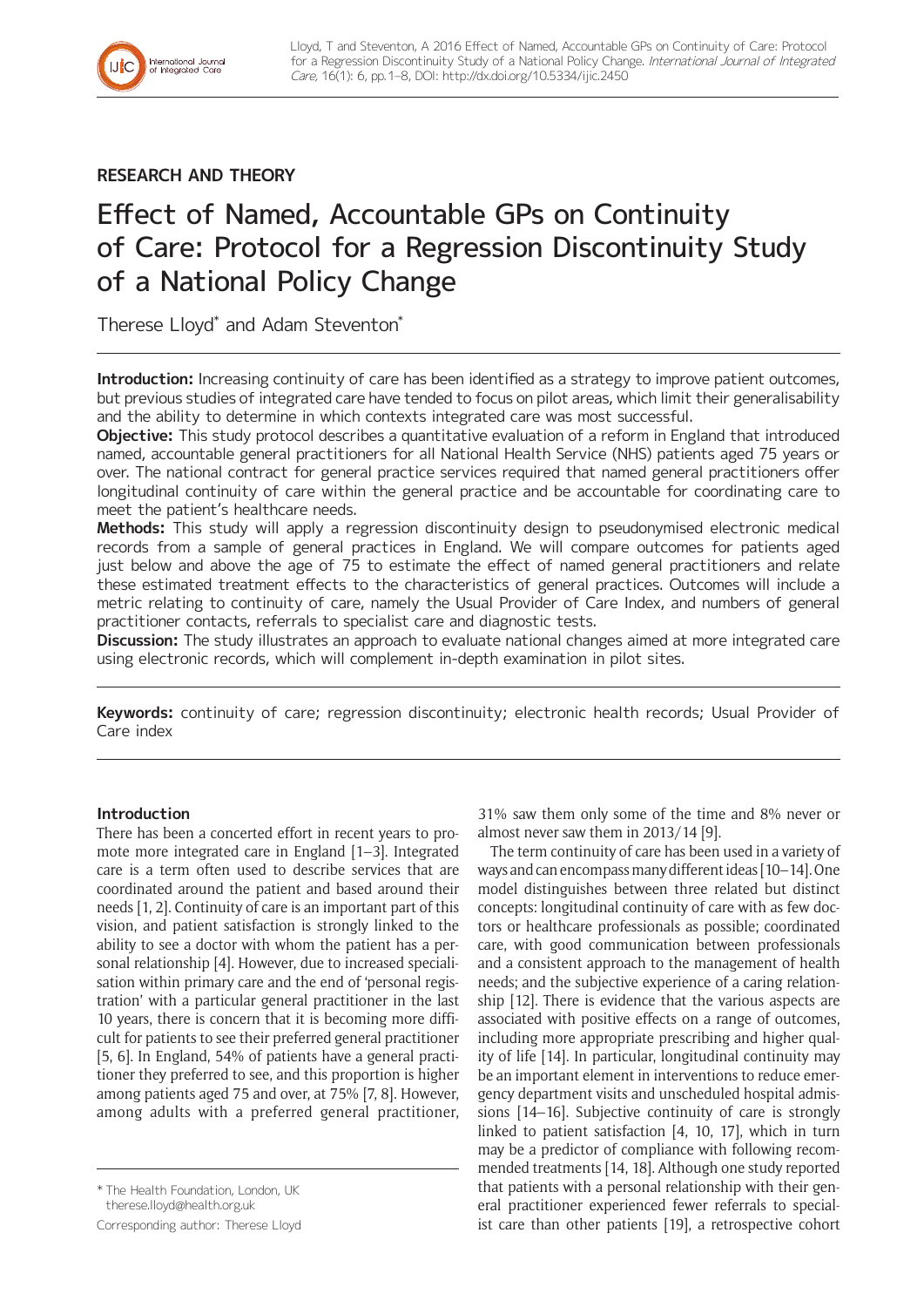study suggested more complex associations between longitudinal continuity and time to referrals and diagnoses for certain cancers [20].

Many evaluative studies of the effect of interventions aimed at greater continuity of care have been conducted within specific localities, which can limit the generalisability of study findings [4, 16, 17, 21–23]. However, in 2014, the Department of Health reformed the contract for general practices in England to require that all patients aged 75 or over be appointed a named general practitioner with specific responsibilities for care coordination [24]. This policy provides an opportunity to evaluate the effect of a national initiative on continuity of care and so relates variation in effectiveness to differences in the local context [25]. Although a recurrent concern with 'top-down' reforms is that changes might not have the active buy-in of local practitioners [26], with few exceptions [27] these are seldom evaluated. This is an important gap in the literature as contractual reform is one of the few policymaking levers that promise direct impact.

Estimating the effect of interventions aimed at providing more integrated or continuous care is often challenging because studies are typically not randomised [21, 28]. Thus, intervention and control groups might differ at baseline and, unless outcomes are accurately adjusted for these differences, inferences can be biased [29]. Studies often use regression adjustment or propensity score matching, but these methods assume that all relevant baseline characteristics have been observed, which may be implausible [30]. Regression discontinuity methods avoid having to make this assumption and are appropriate where eligibility for an intervention changes sharply at a predefined threshold [31]. The key insight is that patients just above and below the threshold should have similar baseline characteristics. Therefore, any discontinuity in the outcome variable at the threshold can be attributed to differences in the treatments received. Regression discontinuity designs have been shown to replicate the results of randomised controlled trials [32] and, although underutilised in health services research, are well established in the economics literature [31, 33, 34].

The article describes the design of a regression discontinuity study to assess whether the national policy to introduce named accountable general practitioners led to changes in the longitudinal continuity of care and to relate these to the characteristics of general practices.

#### **Methods**

## **Reform to the general medical services contract in England**

The 2014/15 General Medical Services contract introduced a requirement for general practices in England to offer patients aged 75 or over a named accountable general practitioner, who should provide longitudinal continuity of care within the general practice and be accountable for coordinating care to meet the patient's health and social care needs. In particular, the named accountable general practitioner should ensure that patients receive all appropriate services and work with relevant associated healthcare and social care professionals to deliver a multidisciplinary care package [24, 35]. The contract requires that the practice notify the patient of their named accountable general practitioner, usually by letter, and make a reasonable effort to accommodate patient preferences about the choice of general practitioner. However, patients are not prevented from seeing any other general practitioner in the practice [36]. The 2014/15 GMS contract changes led to a step change (discontinuity) in the percentage of patients receiving a named accountable general practitioner, which increases from around 5% to around 80% near age 75 (**Table 1**).

#### **Study design**

Within a regression discontinuity design (illustrated in **Figure 1**), a step change in outcome at the threshold is attributed to a difference in the treatments received on either side of the threshold. The regression discontinuity design requires much weaker (and hence more plausible) assumptions than other methods, such as regression adjustment, which require that confounders are observed [31, 37]. An important assumption underlying all regression discontinuity designs is that, in the absence of an intervention, outcomes will vary smoothly with the running (or treatment determining) variable [31]. Thus, although older people might see their general practitioner more often than younger people, contact rates should not be discontinuous at age 75 in the absence of the introduction of named accountable general practitioners. The assumption seems reasonable and can be validated, for example by ensuring that there are no discontinuities in other covariates at age 75. The standard regression discontinuity design estimates a 'local treatment effect', which in our case will apply to patients aged 75. However, preliminary analysis shows that, contrary to the eligibility rules, some patients aged below 75 received a named accountable

|                                                        | Patients aged $70-74$ (%) | Patients aged $75-79$ (%) |
|--------------------------------------------------------|---------------------------|---------------------------|
| Notified of named accountable general practitioner     | 5420 (5%)                 | 67,770 (80%)              |
| Not notified of named accountable general practitioner | 99,830 (95%)              | 17,161 (20%)              |
| Total                                                  | 105.250                   | 84.931                    |

**Table 1:** Preliminary analysis of data from Clinical Practice Research Datalink showing that the requisite discontinuity exists in the data.

*Note:* Based on preliminary analysis of Clinical Practice Research Datalink data. Figures are illustrative as this analysis was based on 2014 data and not all exclusion criteria were applied.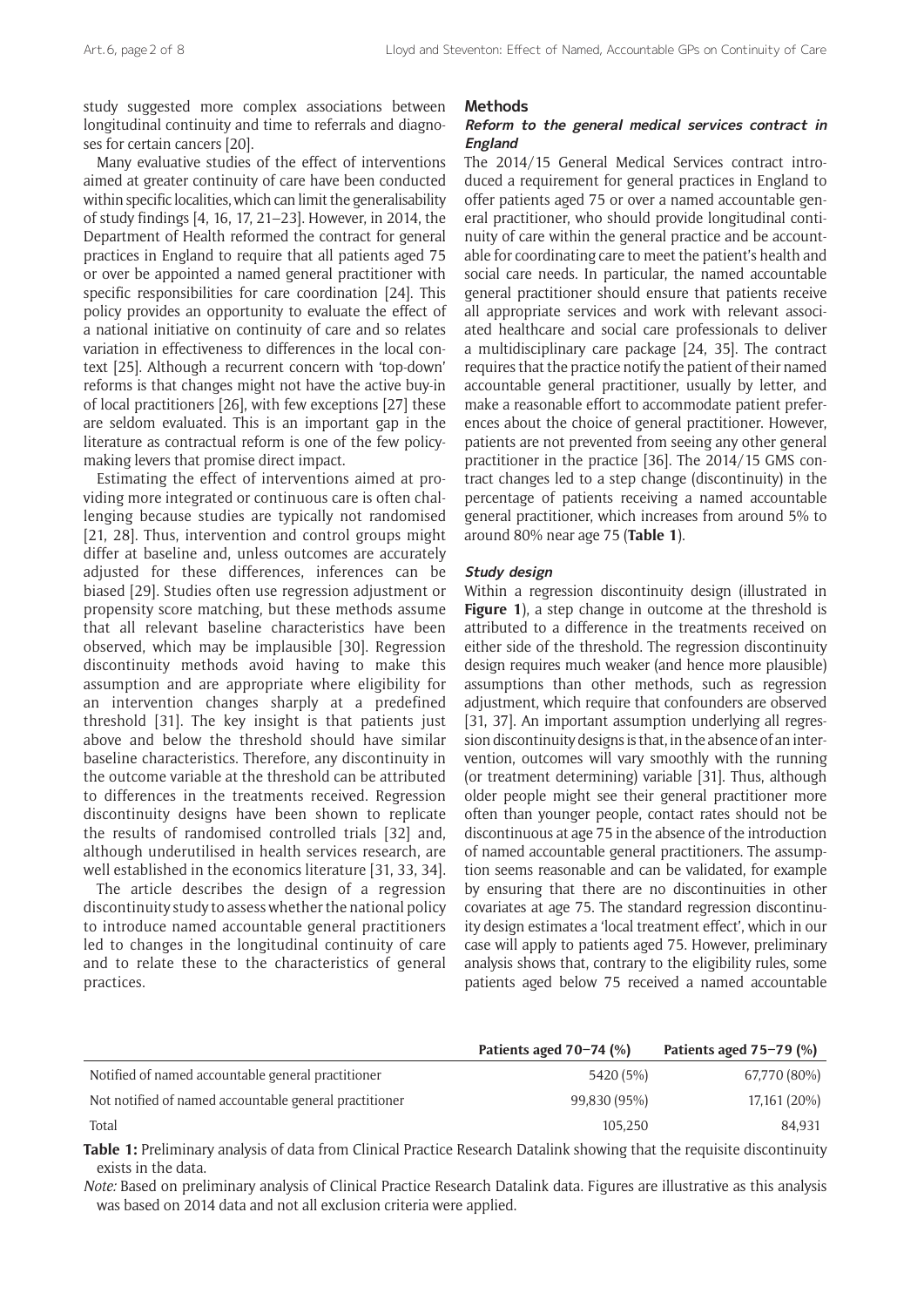

**Figure 1:** Illustration of regression discontinuity design. Note: Hypothetical data to show the principles of the regression discontinuity design.

general practitioner, while some older patients might not (**Table 1**). As a result, we will apply a 'fuzzy' regression discontinuity design, so our treatment effects will additionally apply only to patients who are compliers, i.e. to patients who would receive a named accountable general practitioner if eligible for one, but not otherwise.

#### **Study cohorts**

All general practices in England were mandated to participate in the policy. We will examine data from the electronic medical record of a national sample of general practices that participate in the UK-wide Clinical Practice Research Datalink. This is a validated and widely used research database that contains anonymised, person-level clinical data for all registered patients, linkable to other data sources, such as death records from the Office for National Statistics and Hospital Episode Statistics administrative data [38].

We will study all English general practices that have submitted data to Clinical Practice Research Datalink for the full 2014/15 financial year, excluding practices for which data are identified by Clinical Practice Research Datalink as not being up to research standard or that did not give permission for data linkage. This is expected to result in approximately 200 practices. Within these practices, we will study registered patients born between 1929 and 1949, and thus aged between 65 and 85 in 2014. Patients will be excluded if they have missing year of birth or gender, deregistered within the study period or were identified as at high risk and started admission avoidance care, as part of the Avoiding Unplanned Admissions Enhanced Service. All patients on the Service received named accountable general practitioners irrespective of their age, meaning that a regression discontinuity design is not appropriate for these patients.

## **Exposure variable and index dates**

For reasons of patient confidentiality, Clinical Practice Research Datalink contains year of birth rather than full date of birth. Therefore, age will be calculated by subtracting the year of birth from 2014, and we will compare patients whose age was in a small bandwidth (interval) above and below 75 years. This bandwidth will be selected using standard cross-validation methods [31].

We will report the proportion of patients in each age group who received the intended treatments. Since the policy ensures that the vast majority of patients who are eligible for a named accountable general practitioner within 2014/15 will have received one by September 2014, treatment receipt will be based on the presence of a recorded named accountable general practitioner within a 6-month period (April 2014 to September 2014), using the Read code prescribed by the General Medical Services contract (67DJ). Patients without a recorded named accountable general practitioner by September 2014 will be regarded as untreated patients, even if they received a named accountable general practitioner subsequently.

All patients will be assigned an index date for the purposes of calculating endpoints and covariates. For patients who are assigned a named accountable general practitioner between April and September 2014, this will be the date at which this was recorded. Patients who are not assigned a named accountable general practitioner during this period will be randomly assigned an index date, such that the distribution of index dates across months is the same as for those patients who did receive one. Thus, all patients will have at least 6 months follow-up within 2014/15, before the policy was extended to all patients irrespective of age [39].

#### **Study endpoints and covariates**

Our primary endpoint will be the number of general practitioner contacts per head over 6 months; this will include all appointment types (e.g. both surgery visits and telephone calls). Secondary endpoints, also calculated over 6 months, will be a measure of longitudinal continuity of care; the number of contacts with general practitioners or practice nurses; numbers of referrals to specialist care; and number of common diagnostic tests (e.g. blood pressure). There are several measures of longitudinal continuity of care, which focus on the concentration, dispersion, distribution or sequence of consultations [12, 17]. The Usual Provider of Care index measures the proportion of contacts with the general practitioner who is most commonly seen [17]. The Usual Provider of Care index is widely used [11] and is more easily interpreted than some of the other measures [12]. The Usual Provider of Care index was not chosen as the primary endpoint, as this measure is only defined for the subgroup of study participants with at least two general practitioner contacts during the study period. The theory behind the intervention is such that a change to the number of general practitioner contacts, referrals to specialist care or numbers of diagnostic tests is more likely following an improvement to continuity of care. However, we will analyse these endpoints regardless of the findings for the Usual Provider of Care index, since it is theoretically possible that, for example, the letters led to an increase in enquiries from patients without improvements to continuity.

The following covariates will be calculated for all patients, using data recorded prior to the index date: gender; ethnicity; socioeconomic score (attributed to the patient according to their area of residence, and measured by deciles of the Index of Multiple Deprivation 2010) [40];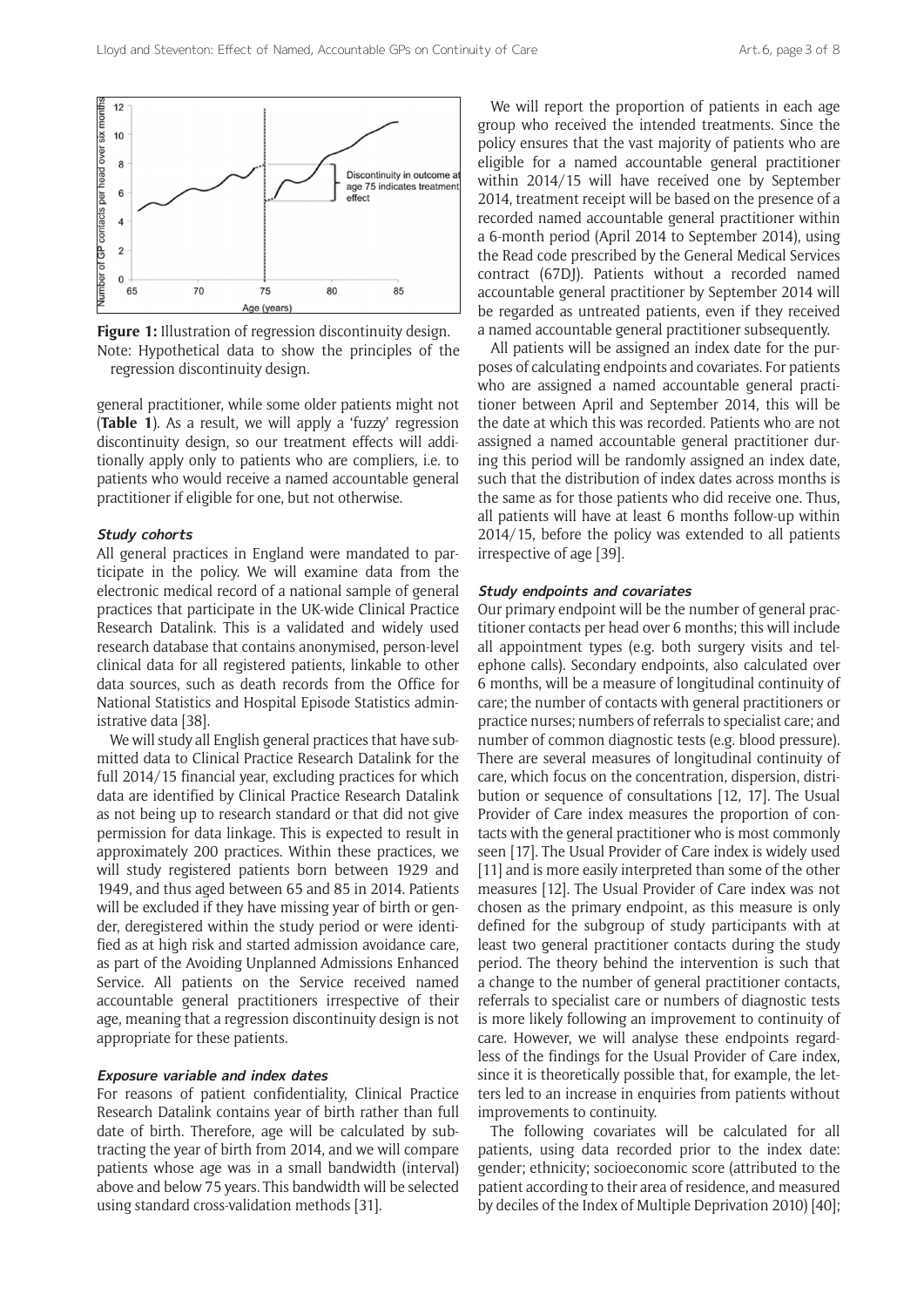number of long-term health conditions recorded prior to the index date; and numbers of general practice contacts, referrals to specialist care, diagnostic tests and hospital discharges in the 6 months prior to the index date. Long-term conditions will be defined in accordance with the Quality and Out-comes Framework. The data quality for the Quality and Outcomes Framework indicators is enhanced as a result of these conditions forming part of the pay-for-performance scheme for general practice [41].

## **Statistical methods**

Our initial analysis (**Table 1**) suggests that the proportion of patients receiving a named accountable general practitioner is discontinuous at the threshold, but this will be confirmed on receipt of the data. We will also confirm that, although we would expect a trend in certain covariates across age, there are no discontinuities in these covariates at age 75. This comparison will be done graphically and include all patients, regardless of actual treatment assignment. We do not expect such discontinuities to occur, but if they do exist, this would lead us to question the validity of our study design.

As mentioned previously, the proportion of patients receiving a named accountable general practitioner is unlikely to jump from 0 to 100% at age 75. It will therefore be appropriate to apply a fuzzy regression discontinuity design [31], by fitting four regression models. Two models will relate the outcome to a polynomial function of age: one model will be fitted for people whose age lies within the bandwidth below the threshold and the other model for people within the bandwidth above the threshold. The final two models have treatment assignment as their dependent variable rather than outcome. All models will use ordinary least squares regression and include patients irrespective of their actual treatment assignment. We will calculate the estimated treatment effect as the difference between the predictions of the two outcome models at age 75, divided by the difference between the predictions of the two treatment models at age 75.

The analysis will have regard to the rounded nature of the running variable (i.e. age), resulting from the use of year of birth rather than full date of birth. This will exclude the use of very small bandwidths, and so we will use a larger interval spanning several years and model any trend in the endpoints by age using parametric approaches based on polynomial functions [42, 43]. In the absence of information on full date of birth, it will not be possible to establish for a given patient born in 1939 what date they turned 75, and therefore which side of the threshold the patient is at the index date. We will remove the risk of misclassification by excluding all patients born in 1939 when fitting the regression models and making a small extrapolation around age 75 [42]. A final consideration is that, when the running variable is only observed at discrete points, discretisation bias can occur because a change in slope close to the cut-off might be mistaken for a treatment effect when in fact it is due to the 'natural' change in outcomes with age. We will correct for this bias using a method that is based on the moments of the age distribution [42].

We will conduct a series of additional specification tests to check the validity of the study design [31]. First, we will repeat the estimation procedure at non-discontinuity points, to confirm a treatment effect of zero. Second, we will confirm that the estimated treatment effect is not sensitive to the choice of bandwidth or order of polynomial. Third, we will repeat the analysis when including covariates in the regression models. Although it is not necessary to include covariates in regression discontinuity analyses, including them may improve precision [37, 42].

## **Subgroup analyses**

We expect that general practices will implement named accountable general practitioners in various ways and that the effectiveness of the intervention may depend on factors related to the local context in which the general practices operate [25]. Therefore, we will characterise general practices according to: setting (urban/ rural, based on the RUC2011 classification at small area level) [44], average socioeconomic deprivation score of their patients, number of general practitioners within the practice and practice list size. We will also include the average number of patients per full-time equivalent general practitioner. We will estimate treatment effects separately for each general practice and then test the relationship between these treatment effects and general practice characteristics using a practice-level, linear regression model [45].

#### **Required sample size**

We believe that a 5% change in the number of general practice contacts would represent a meaningful difference to general practice workload, since this represents approximately one extra appointment per working day for an average general practitioner [46]. Assuming an average of 5 general practitioner contacts per 6-month period in the absence of a named accountable general practitioner [47], and a standard deviation of 6 contacts [47, 48], we will need 24,212 patients in each treatment group, at 90% power and two-sided p-value of 0.05. Although the precise statistical power of the study will depend on the bandwidth, the Clinical Practice Research Datalink database will provide more than the required number of patients (**Table 1**) [37].

## **Discussion**

#### **Contribution of the study**

Both policy-makers and patients believe that general practitioners are best placed to coordinate their care [13, 24, 49], but many patients cannot see their preferred doctor [9]. The current study will evaluate the introduction of a named accountable general practitioner for each patient aged 75 or older and the requirement to communicate to patients their specific responsibilities for coordinating health and social care. As well as assessing impacts on various metrics relating to continuity of care, including the Usual Provider of Care index, we will investigate the variability in the effectiveness of the policy between general practices with different characteristics.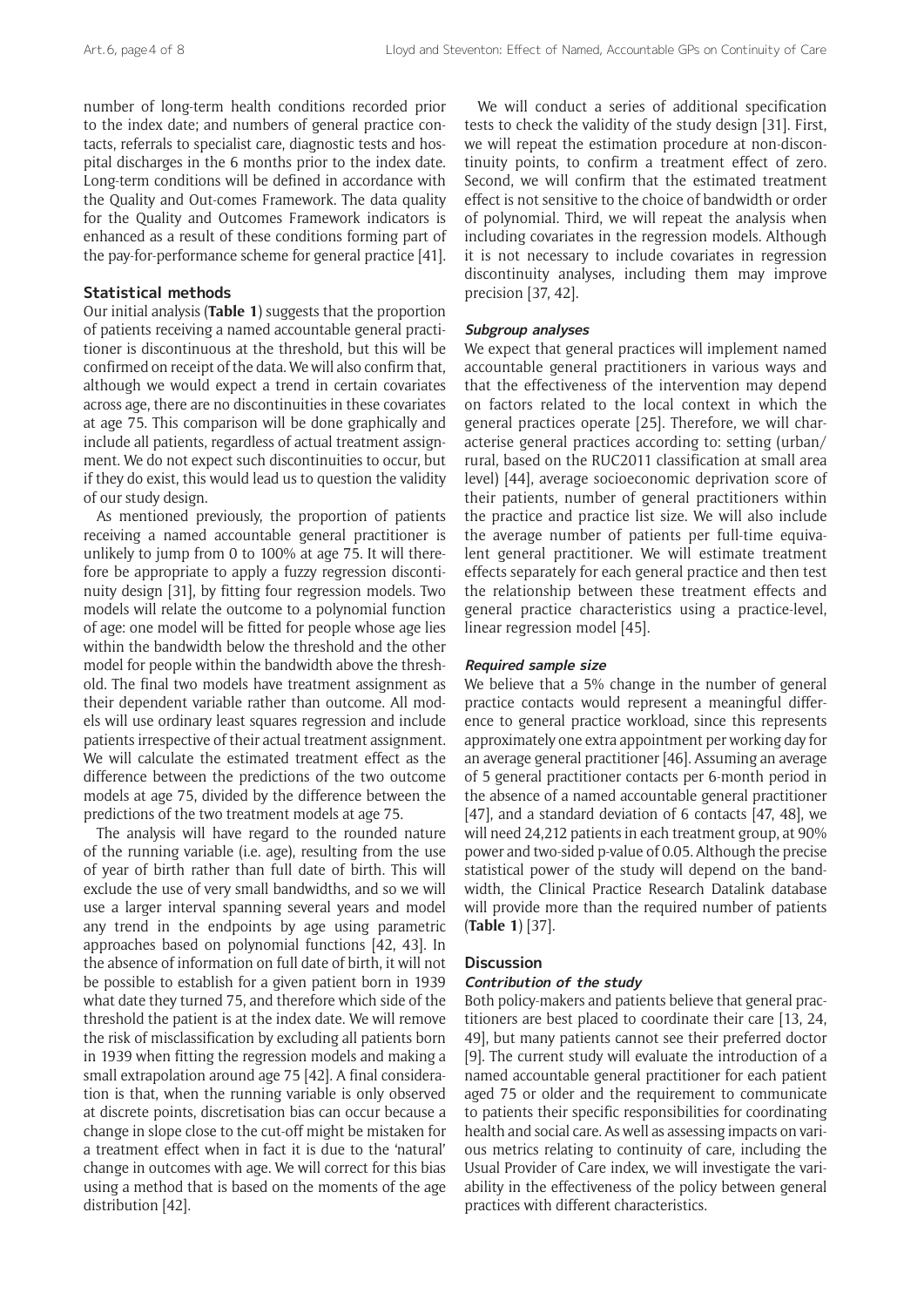#### **Strengths and limitations**

Four characteristics of this study distinguish it from existing work in this area. First, this study will examine a national policy intervention to integrate care, as opposed to particular local initiatives to encourage more integrated services. The nature of national initiatives means that the prescribed intervention might not suit all local contexts and there may be limited local buy-in to change, potentially limiting effectiveness. However, contracts are a potentially important method of encouraging more continuity of care, and we are not aware of previous studies that have investigated the effectiveness of such an approach.

Second, previous studies have examined integrated care within pilot areas [21], but the current study will use a large database to examine a national sample of general practices, increasing the generalisability of its results. The Clinical Practice Research Datalink database is broadly representative of the UK population [41], though our sample will be limited to those that have consented to participate in the Clinical Practice Research Datalink linkage scheme and in addition have submitted data to Clinical Practice Research Datalink in a timely fashion. While it will not be possible for us to document the intervention as closely as pilot studies, we will investigate whether the effectiveness of the policy varies according to local characteristics. If some areas perform better than others, then future studies could use qualitative methods to construct theories for why these areas saw more promising results [50]. The current study is an example of a relatively new approach that applies surveillance methods to national databases to identify areas of good practice, rather than starting with prospective studies of a small number of selected pilots, which may not show the anticipated returns [51].

Third, the large sample size means that we will have statistical power to detect small effects, such as a 5% change in the number of general practitioner contacts. This is important because many previous studies of outof-hospital interventions have assumed relatively large effect sizes when estimating the required sample size, for example that emergency hospital admissions could be reduced by 15% within 12 months [52, 53]. Where such studies fail to detect changes, it is unclear whether this is due to an ineffective intervention or simply that the study was underpowered to detect small yet meaningful effects. Moreover, where interventions are implemented haphazardly or with limited fidelity to the intervention design, this might reduce the power of the study, underscoring the need to assume conservative effect sizes when estimating the required sample size.

Finally, many previous studies of integrated care interventions have used study designs that are susceptible to con-founding arising from differences in unobserved or observed patient characteristics [21, 28]. In the current study, the use of a regression discontinuity design will largely avoid these concerns.

One limitation of this study is that the lack of full information on date of birth means that our estimates are dependent on model specification [33], though we will test the sensitivity of our findings. Also, the estimated treatment effects will only apply to individuals aged close to 75 years, while younger or older groups might see larger or smaller treatment effects. Our findings will also apply to the subset of patients who are compliers and are not in the top 2% risk category. By excluding the 2% of the population most at risk, we are omitting some of the patients most in need of integrated care. However, a more intensive intervention is currently being targeted at this group [54], and this intervention needs to be evaluated as a separate study, something we might do at a later stage.

This study will examine four endpoints that could plausibly be affected by named accountable general practitioners, namely general practitioner contact rates, longitudinal continuity of care, referrals to specialist care and numbers of diagnostic tests. It is possible that improvements in these endpoints may take longer than 6 months to materialise but, to the extent that this is due to poor implementation, the subgroup analysis may be informative. Moreover, while the study will examine longitudinal continuity of care, it will not examine other aspects of continuity, such as informational or management continuity [12,13], nor the patient experience of care.

We cannot determine whether the particular general practitioner contacts, diagnostic tests and referrals to specialist care were appropriate. Although continuity of care indices have been successfully applied to Clinical Practice Research Datalink data in the past [20], difficulties in analysing longitudinal data have been highlighted [12]. For example, although a staff identifier is entered onto the computer system, practices may use shared login details, particularly for locum doctors, which would affect the Usual Provider of Care index.

We will not examine impacts on hospital admissions or disease control beyond the frequency of diagnostic tests, as these are unlikely to be affected by the policy within 6 months. Our endpoints are likely to be on the causal pathway for better disease control and reduced admissions, and so our findings will indicate whether investigation of additional metrics is warranted. The limitations of the data mean that it is not possible to examine impacts on social care utilisation or access to primary care.

## **Conclusions**

This study will analyse a national policy initiative aimed at promoting integrated care through increasing the continuity of care and prompting communication about accountability for care coordination with patients. It will use surveillance of national data to identify sites demonstrating promising outcomes associated with a particular integrated care initiative. This study could complement existing approaches aimed at in-depth examination of particular pilot sites, while removing the threats to confounding from treatment selection associated with many cohort studies.

#### **Research governance**

The Independent Scientific Advisory Committee for MHRA Database Research has approved this study (reference: 15\_070R). Ethical review was not required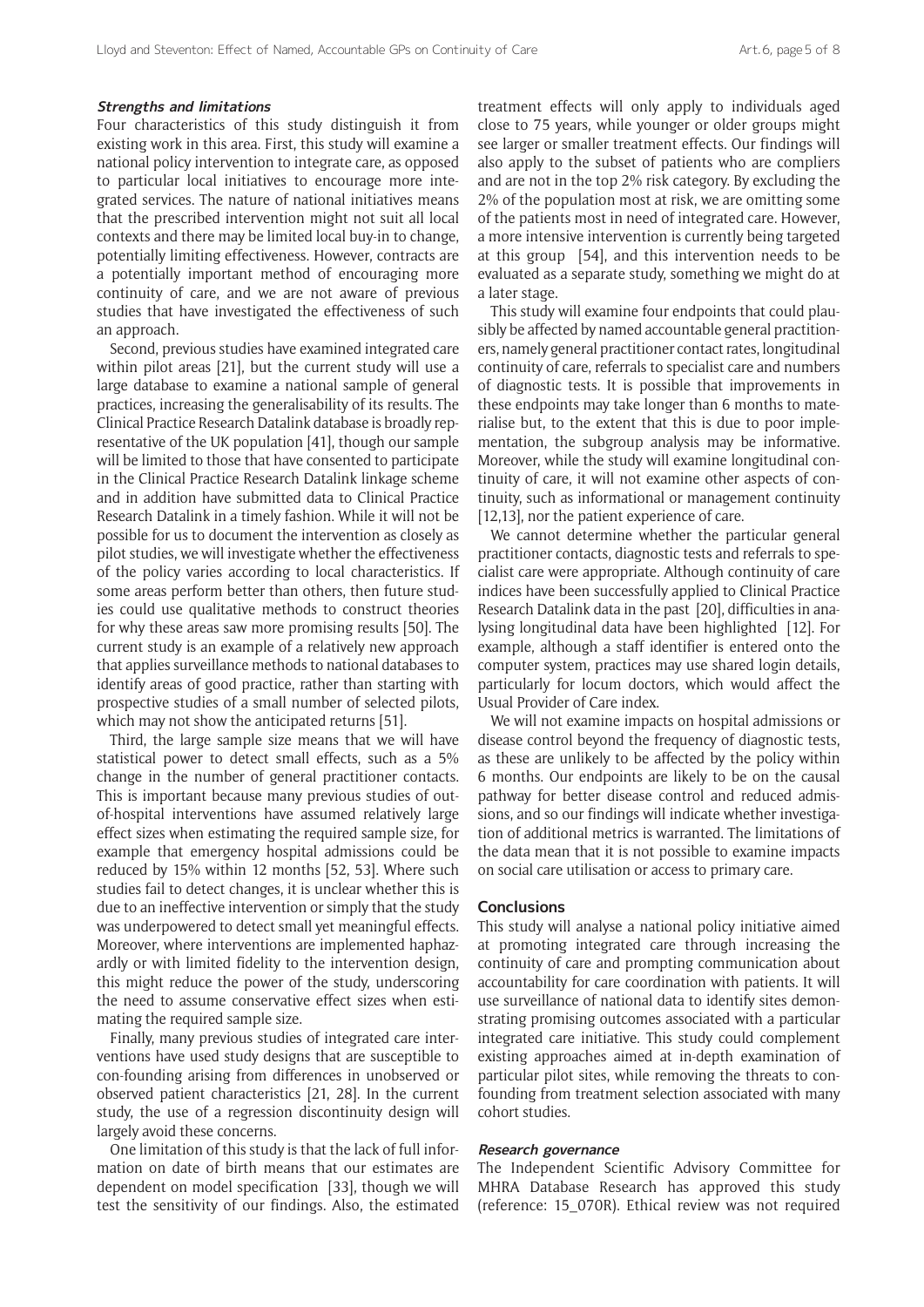as this is a retrospective study of pseudonymised, routinely collected data.

# **Competing Interests**

The authors declare that they have no competing interests.

# **Acknowledgements**

We thank Dr. Katharina Hauck, Professor Martin Roland and Adrian Sieff for their helpful comments on previous versions of this article and the reviewers for their valuable comments on the submitted manuscript.

## **Reviewers**

Matthew Ridd, Consultant Senior Lecturer in Primary Health Care, Centre for Academic Primary Care, School of Social and Community Medicine, University of Bristol, Bristol, UK.

One anonymous reviewer.

# **References**

- 1. **NHS England.** Five year forward view. [Internet]. 2014. [cited 2015 May 13]. Available from: [http://](http://www.england.nhs.uk/wp-content/uploads/2014/ 10/5yfv-web.pdf) [www.england.nhs.uk/wp-content/uploads/2014/](http://www.england.nhs.uk/wp-content/uploads/2014/ 10/5yfv-web.pdf) [10/5yfv-web.pdf.](http://www.england.nhs.uk/wp-content/uploads/2014/ 10/5yfv-web.pdf)
- 2. **Monitor.** Enabling integrated care in the NHS detailed guidance [Internet]. Monitor; 2015. [cited 2015 May 13]. Available from[: https://www.gov.uk/](https://www.gov.uk/enabling-integrated-care-in-the-nhs) [enabling-integrated-care-in-the](https://www.gov.uk/enabling-integrated-care-in-the-nhs)-nhs.
- 3. **Goodwin, N, Smith, J, Davies, A, Perry, C, Rosen, R, Dixon, A,** et al. Integrated care for patients and populations: improving out-comes by working together [Internet]. London, UK: The King's Fund and Nuffield Trust; 2012 [cited 2015 May 13]. Available from[: http://www.kingsfund.org.uk/](http://www.kingsfund.org.uk/publications/integrated-care-patients-and-populations-improving-outcomes-working-together) [publications/integrated-care-patients-and-populations](http://www.kingsfund.org.uk/publications/integrated-care-patients-and-populations-improving-outcomes-working-together)[improving-outcomes-working-together](http://www.kingsfund.org.uk/publications/integrated-care-patients-and-populations-improving-outcomes-working-together).
- 4. **Hjortdahl, P** and **Laerum, E.** Continuity of care in general practice: effect on patient satisfaction. *British Medical Journal*. 1992; 304: 1287–90. DOI: <http://dx.doi.org/10.1136/bmj.304.6837.1287>
- 5. **Freeman, G** and **Hughes, J.** Continuity of care and the patient experience [Internet]. London, UK: The King's Fund. 2010 [cited 2015 May 13]. Available from: [http://www.kingsfund.org.uk/sites/files/](http://www.kingsfund.org.uk/sites/files/kf/field/field_document/continuity-care-patient-experience) [kf/field/field\\_document/continuity-care-patient](http://www.kingsfund.org.uk/sites/files/kf/field/field_document/continuity-care-patient-experience)[experience](http://www.kingsfund.org.uk/sites/files/kf/field/field_document/continuity-care-patient-experience)-[gp-inquiry-research-paper-mar11.pdf.](http://www.kingsfund.org.uk/sites/files/kf/field/field_document/continuity-care-patient-experience-gp-inquiry-research-paper-mar11.pdf)
- 6. **Salisbury, C, Johnson, L, Purdy, S, Valderas, JM** and **Montgomery, AA.** Epidemiology and impact of multimorbidity in primary care: a retrospective cohort study. *British Journal of General Practice*. 2011; 61(582): e12–21. DOI: [http://dx.doi.org/10.3399/](http://dx.doi.org/10.3399/bjgp11X548929) [bjgp11X548929](http://dx.doi.org/10.3399/bjgp11X548929)
- 7. **Ipsos MORI.** GP Patient Survey national summary report: January 2015 publication [Internet]. 2015 [cited 2015 May 13]. Available from: [https://gp](https://gp-patient.co.uk/surveys-and-reports)[patient.co.uk/surveys-and-reports](https://gp-patient.co.uk/surveys-and-reports).
- 8. **Ipsos MORI.** GP Patient Survey 2015 analysis tool [Internet]. [cited 2015 May 13]. Available from: [http://results.gp-patient.co. uk/report/explanation.](http://results.gp-patient.co.uk/report/explanation.aspx) [aspx](http://results.gp-patient.co.uk/report/explanation.aspx).
- 9. **Ipsos MORI.** GP Patient Survey national summary report: July 2014 publication [Internet]. 2014 [cited 2015 May 13]. Available from: [https://gp-patient.](https://gp-patient.co.uk/surveys-and-reports#july-2014) [co.uk/surveys-and-reports#july-2014.](https://gp-patient.co.uk/surveys-and-reports#july-2014)
- 10. **Gulliford, M, Naithani, S** and **Morgan, M.** What is "continuity of care"? *Journal of Health Services Research & Policy*. 2006; 11(4): 248–50. DOI: [http://](http://dx.doi.org/10.1258/135581906778476490) [dx.doi.org/10.1258/135581906778476490](http://dx.doi.org/10.1258/135581906778476490)
- 11. **Jee, SH** and **Cabana, MD.** Indices for continuity of care: a systematic review of the literature. *Medical Care Research and Review*. 2006; 63(2): 158–88. DOI: <http://dx.doi.org/10.1177/1077558705285294>
- 12. **Salisbury, C, Sampson, F, Ridd, M** and **Montgomery, AA.** How should continuity of care in primary health care be assessed? *British Journal of General Practice*. 2009; 59(561): e134–41. DOI: [http://dx.doi.](http://dx.doi.org/10.3399/bjgp09X420257) [org/10.3399/bjgp09X420257](http://dx.doi.org/10.3399/bjgp09X420257)
- 13. **Guthrie, B, Saultz, JW, Freeman, GK** and **Haggerty, JL.** Continuity of care matters. *British Medical Journal*. 2008; 337: a867. DOI: [http://](http://dx.doi.org/10.1136/bmj.a867) [dx.doi.org/10.1136/bmj.a867](http://dx.doi.org/10.1136/bmj.a867)
- 14. **Van Servellen, G, Fongwa, M** and **Mockus D'Errico, E.** Continuity of care and quality care outcomes for people experiencing chronic conditions: a literature review. *Nursing and Health Sciences*. 2006; 8(3): 185–95. DOI: [http://dx.doi.](http://dx.doi.org/10.1111/j.1442-2018.2006.00278.x) [org/10.1111/j.1442-2018.2006.00278.x](http://dx.doi.org/10.1111/j.1442-2018.2006.00278.x)
- 15. **Bankart, MJG, Baker, R, Rashid, A, Habiba, M, Banerjee, J, Hsu, R,** et al. Characteristics of general practices associated with emergency admission rates to hospital: a cross-sectional study. *Emergency Medicine Journal*. 2011; 28: 558–63. DOI: [http://](http://dx.doi.org/10.1136/emj.2010.108548) [dx.doi.org/10.1136/emj.2010.108548](http://dx.doi.org/10.1136/emj.2010.108548)
- 16. **Huntley, A, Lasserson, D, Wye, L, Morris, R, Checkland, K, England, H,** et al. Which features of primary care affect unscheduled secondary care use? A systematic review. *BMJ Open*. 2014; 4(5): e004746. DOI: <http://dx.doi.org/10.1136/bmjopen-2013-004746>
- 17. **Dreiher, J, Comaneshter, DS, Rosenbluth, Y, Battat, E, Bitterman, H** and **Cohen, AD.** The association between continuity of care in the community and health outcomes: a population-based study. *Israel Journal of Health Policy Research*. 2012; 1(1): 1–21. DOI:<http://dx.doi.org/10.1186/2045-4015-1-21>
- 18. **Fitzpatrick, R.** Surveys of patient satisfaction: I-Important general considerations. *British Medical Journal*. 1991; 302: 887–9. DOI: [http://dx.doi.org/](http://dx.doi.org/10.1136/bmj.302.6781.887) [10.1136/bmj.302.6781.887](http://dx.doi.org/10.1136/bmj.302.6781.887)
- 19. **Little, P, Everitt, H, Williamson, I, Warner, G, Moore, M, Gould, C,** et al. Observational study of effect of patient centredness and positive approach on outcomes of general practice consultations. British Medical Journal 2001; 323: 908–11. DOI: [http://](http://dx.doi.org/10.1136/bmj.323.7318.908) [dx.doi.org/10.1136/bmj.323.7318.908](http://dx.doi.org/10.1136/bmj.323.7318.908)
- 20. **Ridd, MJ, Santos Ferreira, DL, Montgomery, AA, Salisbury, C** and **Hamilton, W.** Patient-doctor continuity and diagnosis of cancer: electronic medical records study in general practice. *British Journal of General Practice*. 2015; 65(634): 305–11. DOI: <http://dx.doi.org/10.3399/bjgp15X684829>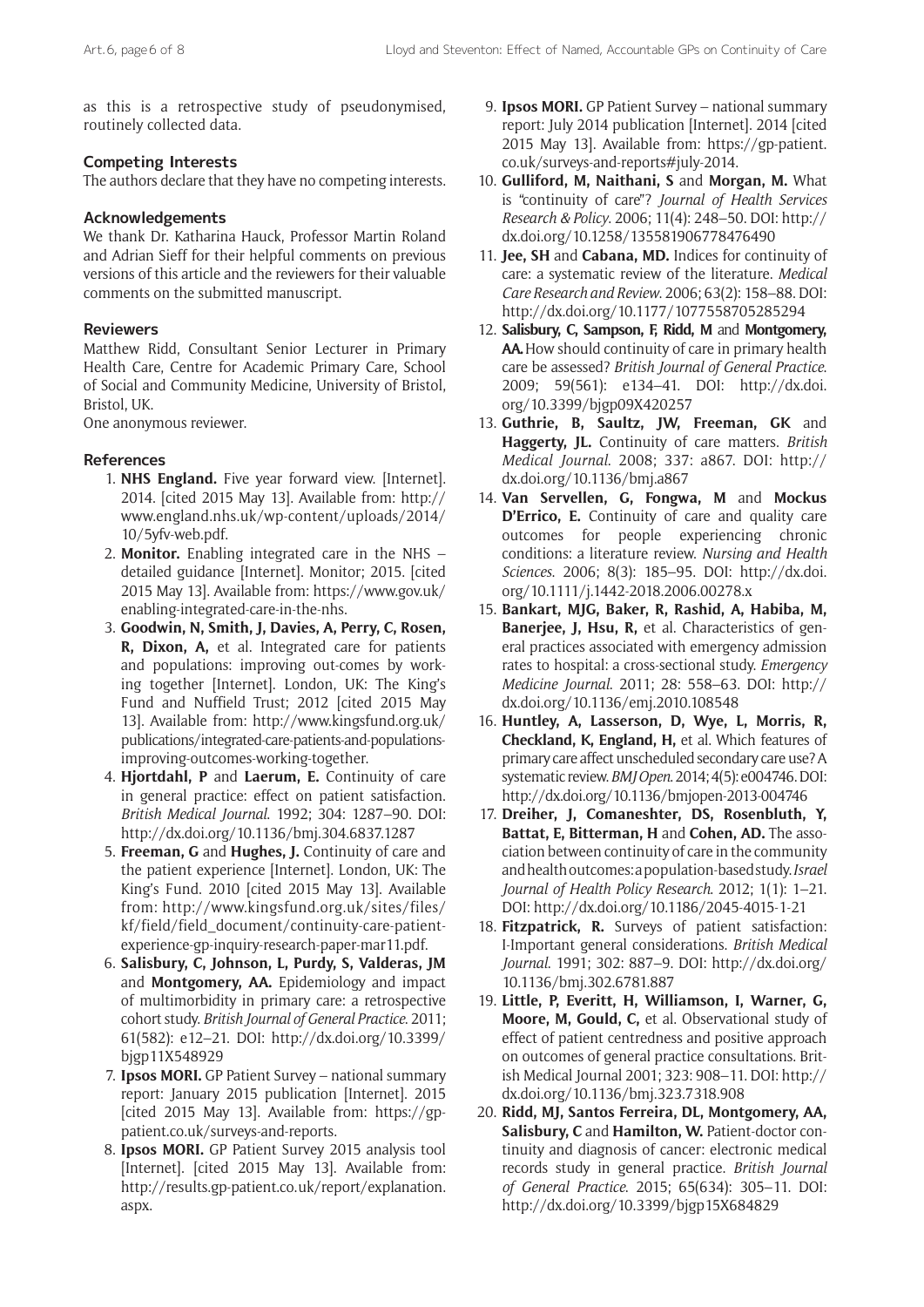- 21. **Roland, M, Lewis, R, Steventon, A, Abel, G, Adams, J, Bardsley, M,** et al. Case management for at-risk elderly patients in the English integrated care pilots: observational study of staff and patient experience and secondary care utilisation. *International Journal of Integrated Care*. 2012; 12 [cited 2015 May 13]. Available from: URN:NBN:NL:UI:10-1-113731.
- 22. **Roland, M, Mayor, V** and **Morris, R.** Factors associated with achieving continuity care in general practice. *Journal of the Royal College of General Practitioners*. 1986; 36: 102–4.
- 23. **Mittelstaedt, TS, Mori, M, Lambert, WE** and Saultz, JW. Provider practice characteristics that promote interpersonal continuity. *Journal of the American Board of Family Medicine*. 2013; 26(4): 356–65. DOI: [http://dx.doi.org/10.3122/](http://dx.doi.org/10.3122/jabfm.2013.04.120306) [jabfm.2013.04.120306](http://dx.doi.org/10.3122/jabfm.2013.04.120306)
- 24. **NHS Employers.** General Medical Services contract 2014/15 – guidance and audit requirements [Internet]. NHS Employers 2014 [cited 2015 May 13]. Available from: http://www.nhsemployers.org/~/ [media/Employers/Documents/Primarycarecontracts/](http://www.nhsemployers.org/˜/media/Employers/Documents/Primarycarecontracts/GMS/GMS guidance 2010-present/2014-15/201415 GMS Guidance.pdf.) [GMS/GMS guidance 2010-present/2014-15/201415](http://www.nhsemployers.org/˜/media/Employers/Documents/Primarycarecontracts/GMS/GMS guidance 2010-present/2014-15/201415 GMS Guidance.pdf.)  [GMS Guidance.pdf.](http://www.nhsemployers.org/˜/media/Employers/Documents/Primarycarecontracts/GMS/GMS guidance 2010-present/2014-15/201415 GMS Guidance.pdf.)
- 25. **Bate, P, Robert, G, Fulop, N, Øvretveit, J** and **Dixon-Woods, M.** Perspectives on context [Internet]. In: Bamber JR, editor. London, UK: The Health Foundation 2014 pp. 1–101 [cited 2015 May 13]. Available from: [http://www.health.org.uk/publication](http://www.health.org.uk/publication/perspectives-context)/ [perspectives-context.](http://www.health.org.uk/publication/perspectives-context)
- 26. **Douglas-Pannett, L** and **Ghani, S.** Will having a named general practitioner for older people improve care and reduce hospital admissions in England? *Journal of Ambulatory Care Management*. 2015; 38: 10–15. DOI: [http://dx.doi.org/10.1097/](http://dx.doi.org/10.1097/JAC.0000000000000049) [JAC.0000000000000049](http://dx.doi.org/10.1097/JAC.0000000000000049)
- 27. **Dusheiko, M, Gravelle, H, Martin, S, Rice, N** and **Smith, PC.** Does better disease management in primary care reduce hospital costs? Evidence from English primary care. *Journal of Health Economics*. 2011; 30(5): 919–32. DOI: [http://dx.doi.](http://dx.doi.org/10.1016/j.jhealeco.2011.08.001) [org/10.1016/j.jhealeco.2011.08.001](http://dx.doi.org/10.1016/j.jhealeco.2011.08.001)
- 28. **Lewis, G, Bardsley, M, Vaithianathan, R, Steventon, A, Georghiou, T, Billings, J,** et al. Do "virtual wards" reduce rates of unplanned hospital admissions, and at what cost? A research protocol using propensity matched controls. *International Journal of Integrated Care*. 2011; 11: e079. [cited 2015 May 13]. Available from: URN:NBN:NL:UI:10-1-101516.
- 29. **Stukel, TA, Fisher, ES, Wennberg, DE, Alter, DA, Gottlieb, DJ** and **Vermeulen, MJ.** Analysis of observational studies in the presence of treatment selection bias: effects of invasive cardiac management on AMI survival using propensity score and instrumental variable methods. *Journal of American Medical Association*. 2007; 297(3): 278–85. DOI: <http://dx.doi.org/10.1001/jama.297.3.278>
- 30. **Rubin, DB.** On the limitations of comparative effectiveness research. *Statistics in Medicine*. 2010;

29(19): 1991–5. DOI: [http://dx.doi.org/10.1002/](http://dx.doi.org/10.1002/sim.3960) [sim.3960](http://dx.doi.org/10.1002/sim.3960)

- 31. **Imbens, GW** and **Lemieux, T.** Regression discontinuity designs: a guide to practice. *Journal of Econometrics*. 2008; 142(2): 615–35. DOI: [http://dx.doi.](http://dx.doi.org/10.1016/j.jeconom.2007.05.001) [org/10.1016/j.jeconom.2007.05.001](http://dx.doi.org/10.1016/j.jeconom.2007.05.001)
- 32. **Green, DP, Leong, TY, Kern, HL, Gerber, AS** and **Larimer, CW.** Testing the accuracy of regression discontinuity analysis using experimental benchmarks. *Political Analysis*. 2009; 17: 400–17. DOI: <http://dx.doi.org/10.1093/pan/mpp018>
- 33. **Lee, H** and **Munk, T.** Using regression discontinuity design for program evaluation. In: *Proceedings of the 2008 Joint Statistical Meeting*; 2008 Aug. 3–7; Denver. Alexandria (VA): American Statistical Association. 2008; pp. 1675–82 [cited 2015 May 13] Available from: [www.amstat.org/sections/srms/](www.amstat.org/sections/srms/proceedings/y2008/Files/301149.pdf) [proceedings/y2008/Files/301149.pdf.](www.amstat.org/sections/srms/proceedings/y2008/Files/301149.pdf)
- 34. **Lee, DS** and **Lemieux, T.** Regression discontinuity designs in economics. *Journal of Economic Literature*. 2010; 48: 281–355. DOI: [http://dx.doi.org/10.1257/](http://dx.doi.org/10.1257/jel.48.2.281) [jel.48.2.281](http://dx.doi.org/10.1257/jel.48.2.281)
- 35. **Department of Health.** Transforming primary care [Internet]. London: Department of Health 2014 [cited 2015 May 10]. Available from[: https://www.](https://www.gov.uk/government/uploads/system/uploads/attachment_data/file/304139/Transforming_primary_care.pdf) [gov.uk/government/uploads/system/uploads/](https://www.gov.uk/government/uploads/system/uploads/attachment_data/file/304139/Transforming_primary_care.pdf) [attachment\\_data/file/304139/Transforming\\_](https://www.gov.uk/government/uploads/system/uploads/attachment_data/file/304139/Transforming_primary_care.pdf) [primary\\_care.pdf.](https://www.gov.uk/government/uploads/system/uploads/attachment_data/file/304139/Transforming_primary_care.pdf)
- 36. **NHS Employers.** Named GP for patients aged 75 and over: template letter/email and patient leaflet [Internet]. NHS Employers [cited 2015 May 1]. Available from: [http://www.nhsemployers.org/PayAndContracts/](http://www.nhsemployers.org/PayAndContracts/ GeneralMedicalServicesContract/GMSContract Changes/Pages/Contractchanges201415.aspx) [GeneralMedicalServicesContract/GMSContract](http://www.nhsemployers.org/PayAndContracts/ GeneralMedicalServicesContract/GMSContract Changes/Pages/Contractchanges201415.aspx) [Changes/Pages/Contractchanges201415.aspx.](http://www.nhsemployers.org/PayAndContracts/ GeneralMedicalServicesContract/GMSContract Changes/Pages/Contractchanges201415.aspx)
- 37. **Jacob, RT, Zhu, P, Somers, M-A** and **Bloom, HS.** A practical guide to regression discontinuity. New York, USA: MDRC. 2012; pp. 1–100.
- 38. **Wallace, P, Delaney, B** and **Sullivan, F.** Unlocking the research potential of the GP electronic care record. *British Journal of General Practice*. 2013; 63(611): 284–5. DOI: [http://dx.doi.org/10.3399/](http://dx.doi.org/10.3399/bjgp13X668023) [bjgp13X668023](http://dx.doi.org/10.3399/bjgp13X668023)
- 39. **NHS Employers.** 2015/16 General Medical Services (GMS) contract [Internet]. NHS Employers [cited 2015 May 14]. Avail-able from: [http://www.nhsemployers.](http://www.nhsemployers.org/˜/media/Employers/Documents/Primarycarecontracts/GMS/GMSguidance2010-present/2015-16/201516GMSGuidance.pdf) [org/˜/media/Employers/Documents/Primarycare](http://www.nhsemployers.org/˜/media/Employers/Documents/Primarycarecontracts/GMS/GMSguidance2010-present/2015-16/201516GMSGuidance.pdf) [contracts/GMS/GMSguidance2010-present/2015-](http://www.nhsemployers.org/˜/media/Employers/Documents/Primarycarecontracts/GMS/GMSguidance2010-present/2015-16/201516GMSGuidance.pdf) [16/201516GMSGuidance.pdf.](http://www.nhsemployers.org/˜/media/Employers/Documents/Primarycarecontracts/GMS/GMSguidance2010-present/2015-16/201516GMSGuidance.pdf)
- 40. **Department for Communities and Local Government.** English indices of deprivation 2010 [Internet]. 2011 [cited 2015 May 13]. Available from: [https://www.gov.uk/government/statistics/](https://www.gov.uk/government/statistics/english-indices-of-deprivation-2010) [english-indices-of-deprivation-2010.](https://www.gov.uk/government/statistics/english-indices-of-deprivation-2010)
- 41. **Herrett, E, Gallagher, AM, Bhaskaran, K, Forbes, H, Mathur, R, van Staa, T,** et al. Data resource profile: Clinical Practice Research Datalink (CPRD). *International Journal of Epidemiology*. 2015; 44(3): 827–36. DOI:<http://dx.doi.org/10.1093/ije/dyv098>
- 42. **Dong, Y.** Regression discontinuity applications with rounding errors in the running variable. *Journal*